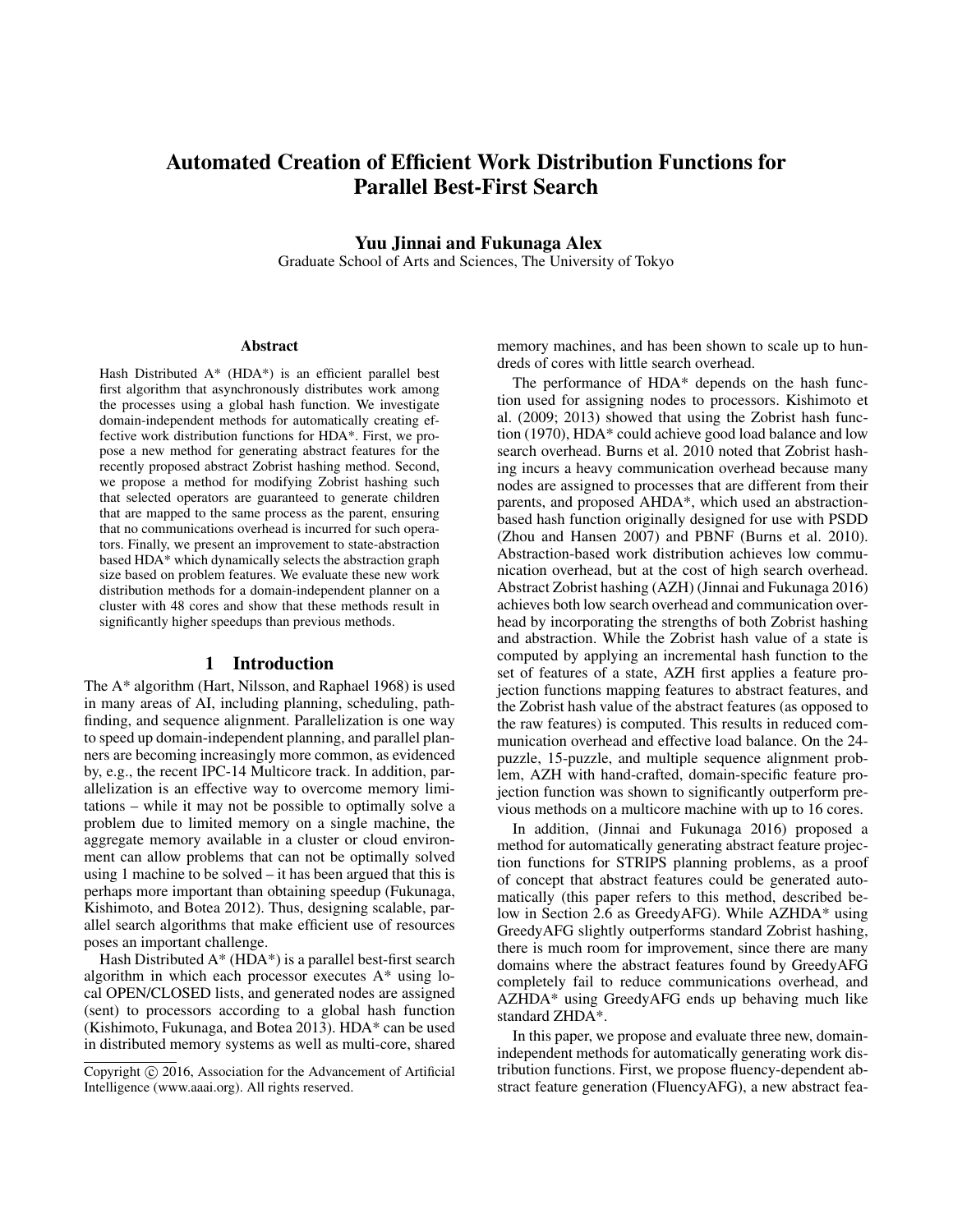ture generation method for AZHDA\*. FluencyAFG seeks to filter out poor candidates for feature abstraction according to the feature's "fluency", which indicates how often its value changes in state space. Second, we propose operator-based Zobrist hashing, a method for setting the bitstrings used to compute Zobrist hash values for ensuring that the successors of some selected state s are assigned the same Zobrist hash value as s. Third, we propose a small improvement to AHDA\* (Burns et al. 2010) which dynamically adjusts the abstract graph size based on problem characteristics. We evaluate these approaches on domain-independent planning on a cluster of 6 machines with 48 total cores, as well as a shared-memory multicore machine.

The rest of this paper is structured as follows. First, Section 2 reviews HDA\*, abstraction, and abstract Zobrist hashing. We then propose fluency-dependent AFG (Section 3), operator-based Zobrist hashing (Section 4), and dynamic abstraction-based HDA\* (Section 5). Section 6 presents an experimental evaluation of these methods. Finally, Section 7 concludes with a discussion and directions for future work.

#### 2 Background

## 2.1 Hash Distributed A\*

Hash Distributed A\* (HDA\*) (Kishimoto, Fukunaga, and Botea 2013) is a parallel A\* algorithm which incorporates the idea of hash based distribution of PRA\* (Evett et al. 1995) and asynchronous communication of TDS (Romein et al. 1999). In HDA\*, each processor has its own OPEN and CLOSED. There is a global hash function which assigns a unique owner thread to every search node. Each thread T executes the following:

- 1. For all new nodes  $n$  in  $T$ 's message queue, if it is not in CLOSED (not a duplicate), put  $n$  in OPEN.
- 2. Expand node  $n$  with highest priority in OPEN. For every generated nodes c, compute hash value  $H(c)$ , and send c to the thread that owns  $H(c)$ .

### 2.2 Parallel Overheads in HDA\*

Although an ideal parallel best-first search algorithm would achieve a  $n$ -fold speedup on  $n$  threads, there are several parallel overheads which can prevent HDA\* from achieving perfect linear speedup.

Communication Overhead (CO): We define communication overhead as the ratio of nodes transferred to other threads:  $CO := \frac{\text{\# nodes sent to other threads}}{\text{\# nodes generated}}$ . CO is detrimental to performance because of delays due to message transfers (e.g., network communications), as well as access to data structure such as message queues. HDA\* incurs communication overhead when transferring a node from the thread where it is generated to its owner according to the hash function. In general, CO increases with the number of threads.

Search Overhead (SO): Parallel search usually expands more nodes than sequential A\*. In this paper we define search overhead as  $SO := \frac{\text{\# nodes expanded in parallel}}{\text{\#nodes expanded in sequential search}} - 1$ .

which is assigned more nodes than others will become a bottleneck – other threads spend their time expanding less promising nodes, resulting in search overhead.

There is a fundamental trade-off between CO and SO. Increasing the amount of communication can reduce search overhead at the cost of communication overhead, and vice versa. The optimal tradeoff depends on the characteristic of the problem domain/instance, as well as the hardware/system on which HDA\* is executed.

## 2.3 Zobrist Hashing and ZHDA\*

Since the work distribution in HDA\* is solely dependent on a global hash, the choice of the hash function is crucial to its performance. Kishimoto et al. (2013) used Zobrist hashing (1970), which is widely used in 2-player games such as chess. Figure 1a illustrates Zobrist hashing on the 8 Puzzle. The Zobrist hash value of a state s,  $Z(s)$ , is calculated as follows. For simplicity, assume that s is represented as an array of *n* propositions,  $s = (x_0, x_1, ..., x_n)$ . Let R be a table containing preinitialized random bit strings.

$$
Z(s) := R[x_0] \text{ nor } R[x_1] \text{ nor } \cdots \text{ nor } R[x_n] \qquad (1)
$$



(b) Abstract Zobrist Hashing

Figure 1: Comparison of calculation of Zobrist hash  $Z(s)$  and abstract Zobrist hash (AZH) value  $AZ(s)$  for the 8-puzzle: State s is represented as  $s = (t_1, t_2, ..., t_8)$ , where  $t_i = 1, 2, ..., 9$ . The hash value of  $s$  is the result of xor'ing a preinitialized random bit vector  $R[t_i]$  for each feature (tile)  $t_i$ . AZH incorporates an additional step which projects features to abstract features (for each feature  $t_i$ , look up  $R[A(t_i)]$  instead of  $R[t_i]$ ).

Zobrist hashing seeks to distribute nodes uniformly among all threads, without any consideration of the neigh-

In parallel search, SO can arise due to inefficient load balance. We define load balance as  $LB := \frac{Max # nodes assigned to a thread}{Avg. # nodes assigned to a thread}$ . If load balance is poor, a thread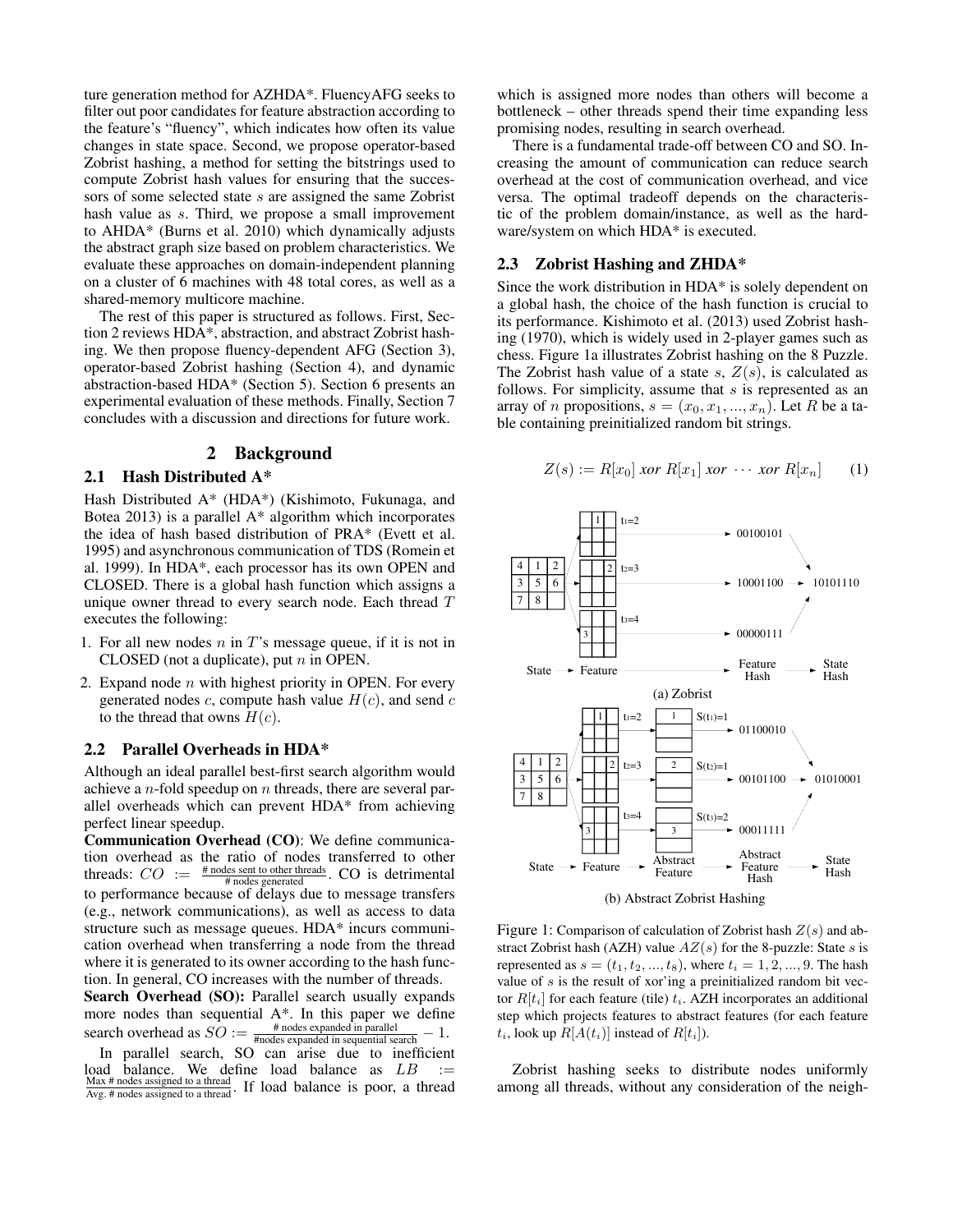borhood structure of the search space graph. As a consequence, communication overhead is high. Assume an ideal implementation that assigns nodes uniformly among threads. Every generated node is sent to another threads with probability  $1-\frac{1}{\#threads}$ . Therefore, with 16 threads, > 90% of the nodes are sent to other threads, so communication costs are incurred for the vast majority of node generations.

It was shown that CO of HDA\* with Zobrist hashing (ZHDA\*) increases to 92% when running on 16 threads on the 24-puzzle (Jinnai and Fukunaga 2016). Thus, efficiency of ZHDA\* decreases as the # of threads increases.

#### 2.4 Abstraction and AHDA\*

In order to minimize communication overhead in HDA\*, Burns et al (2010) proposed AHDA\*, which uses *abstraction* based node assignment. AHDA\* applies the state space partitioning technique used in PBNF (Burns et al. 2010), which in turn is based on Parallel Structured Duplicate Detection (PSDD) (Zhou and Hansen 2007). Abstraction projects nodes in the state space into *abstract states*, and abstract states are assigned to processors using a modulus operator. Thus, nodes that are projected to the same abstract state are assigned to the same thread. If the abstraction function is defined so that children of node  $n$  are usually in the same abstract state as  $n$ , then communication overhead is minimized. The drawback of this method is that it focuses solely on minimizing communication overhead, and there is no mechanism for equalizing load balance, which can lead to high search overhead. Abstraction is generally constructed by ignoring subset of features. It has been shown that abstraction has roughly 2-4 times higher search overhead compared to Zobrist hashing on the 24-puzzle (Jinnai and Fukunaga 2016).

#### 2.5 Abstract Zobrist Hashing and AZHDA\*

*Abstract Zobrist hashing* (AZH) (Jinnai and Fukunaga 2016) is a hybrid hashing strategy which incorporates the strengths of both Zobrist hashing and abstraction. AZH augments the Zobrist hashing framework with the idea of projection from abstraction. The AZH value of a state,  $AZ(s)$  is:

 $AZ(s) := R[A(x_0)]$  xor  $R[A(x_1)]$  xor  $\cdots$  xor  $R[A(x_n)]$ 

where A is a *feature projection function* which is a manyto-one mapping from each raw feature to an *abstract feature*, and  $R$  is a precomputed table defined for each abstract feature.

Thus, AZH is a 2-level, hierarchical hash, where raw features are first projected to abstract features, and Zobrist hashing is applied to the these abstract features. Figure 1 illustrates the computation of AZH for the 8-puzzle.

AZH seeks to combine the advantages of both abstraction and Zobrist hashing. Communication overhead is minimized by building abstract features that share the same hash value (abstract features are analogous to how abstraction projects states to abstract states), and load balance is achieved by applying Zobrist hashing to the abstract features of each state.

Compared to Zobrist hashing, AZH incurs less communication overhead due to abstract feature-based hashing. While Zobrist hashing assigns a hash value for each node independently, AZH assigns the same hash value for all nodes which shares the same abstract features for all features, reducing the number of node transfers.

In contrast to abstraction-based node assignment, which minimizes communications but does not optimize load balance and search overhead, AZH also seeks good load balance, because the node assignment takes into account all features in the state, rather than a subset of features.

## 2.6 Automatic Generation of Feature Projection Functions

The feature projection function plays a critical role in determining the performance of AZH, because AZH relies on the feature projection in order to reduce communications overhead. The previous work on AZH focused on hand-crafted feature projection functions. In this section we investigate domain-independent methods for completely automatically constructing a feature projection function. We first review GreedyAFG, a method which was proposed in (Jinnai and Fukunaga 2016), and then propose a new method that address the weakness of GreedyAFG.

A state in STRIPS planning is a set of propositions, and the obvious way to implement Zobrist hashing is to use STRIPS propositional variables directly as features. In the case of a planner which internally uses a SAS+ representation, these features can be trivially recovered from the SAS+ variable assignment. For example, if some variable A has a value of v, the propositional variable  $is(A, v)$  is true, and  $is(A, v)$  is false if  $A \neq v$ . This implementation of Zobrist hashing was used in (Kishimoto, Fukunaga, and Botea 2013), as well as our implementation of ZHDA\*. Thus, below, the raw features used for STRIPS planning are these propositional features, and the abstract features correspond to groups of propositional features.

Greedy Abstract Feature Generation and GAZHDA\* *Greedy abstract feature generation* (GreedyAFG) is a simple, domain-independent abstract feature generation method, which partitions each feature into two abstract features (Jinnai and Fukunaga 2016). We first find *atom groups*, which are often used for constructing PDBs (Edelkamp 2001). An atom group is a set of mutually exclusive propositions which exactly one will be true for each reachable state, e.g., the values of a SAS+ multi-valued variable (Bäckström and Nebel 1995). We used SAS+ variable values as atom groups. Each atom group  $G$  is partitioned into 2 abstract features  $S_1$  and  $S_2$ , based on the atom group's undirected transition graph (nodes are propositions, edges are transitions), as follows: (1) assign the minimal degree node to  $S_1$ ; (2) greedily add to  $S_1$  the unassigned node which shares the most edges with nodes in  $S_1$ ; (3) while  $|S_1| < |G|/2$  repeat step (2); (4) assign all unassigned nodes to  $S_2$ .

Abstract Zobrist hashing using abstract features generated by GreedyAFG has been shown to perform slightly better than standard Zobrist hashing (Jinnai and Fukunaga 2016). Figure 2a shows an example of the abstract features built by GreedyAFG for a grid problem.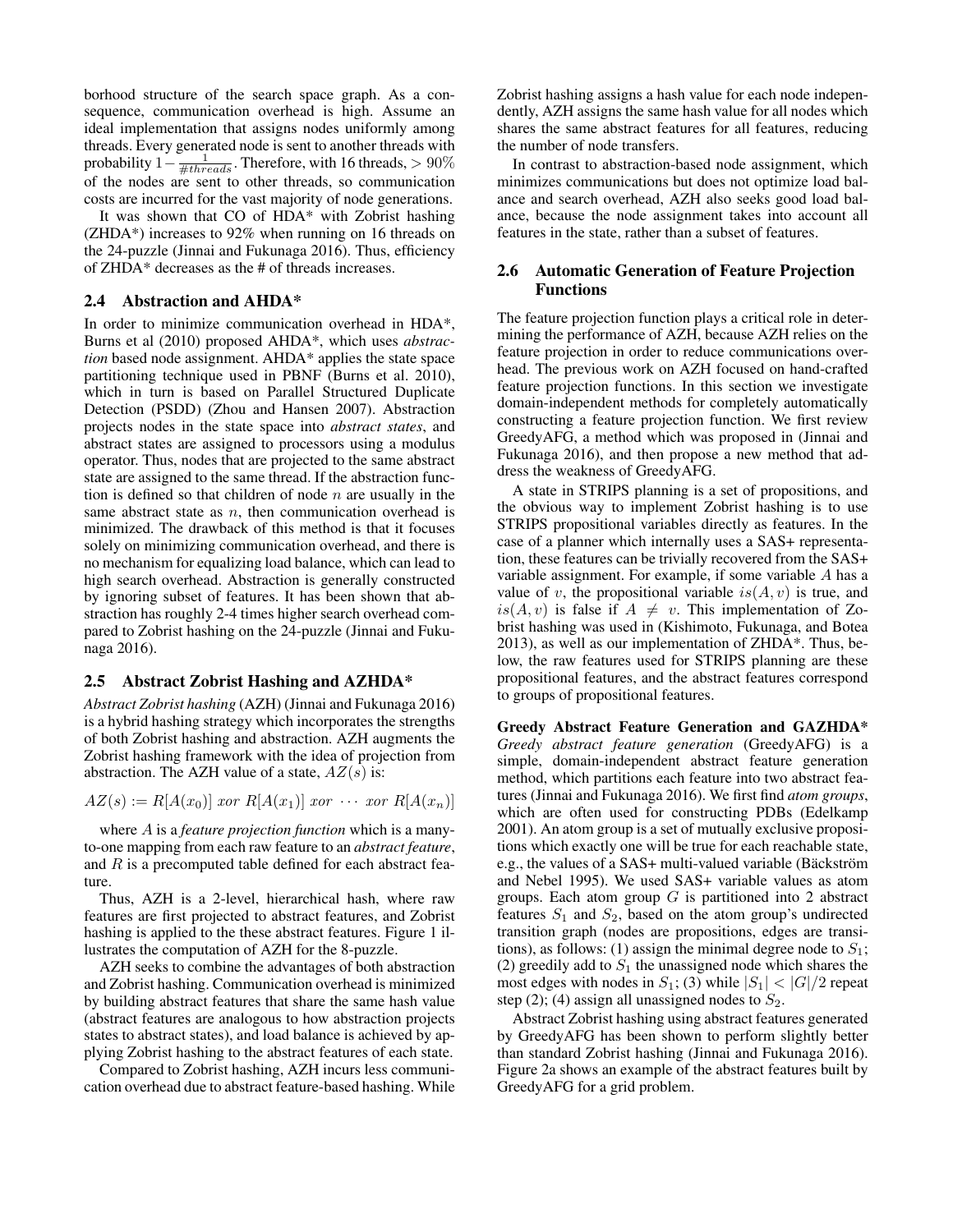

(a) Abstract Zobrist hashing (b) Operator-based Zobrist hashing

Figure 2: Comparison of abstract Zobrist hashing vs. operatorbased Zobrist hashing in a grid domain. Each node in the graph corresponds to a variable representing "a location of the robot". GreedyAFG builds abstract feature by dividing the graph into two abstract features. In contrast, operator-based Zobrist hashing, tries to assign hash values so that key actions does not incur CO.

## 3 Fluency-Dependent Abstract Feature Generation (FAZHDA\*)

AZHDA\* using the abstract features found by GreedyAFG fails to reduce CO when there are variables whose values are frequently changed by actions. Consider the standard blocks domain. Figure 3 shows the transition graph for this domain. The SAS+ variable  $v_0$  represents the state of the robot hand, so the possible values are handempty and nothandempty. The atom group (mutex group) handempty and not-handempty will be partitioned into two singleton sets by GreedyAFG, resulting in two abstract features, one representing handempty and another representing not-handempty, and these two abstract features are assigned different hash values. However, in blocksworld, *all* actions ( pick-up, putdown, stack, unstack) change the value of  $v_0$  from handempty to not-handempty, or vice versa (equivalently, in a propositional representation, the ishandempty proposition changes is flipped by every single action). This means that for every state  $s$  in the search space, if  $s$  has the abstract feature for handempty, all the successor states of s will not have the handempty abstract feature and have the not-handempty abstract feature instead, and if s has the not-handempty abstract feature, than all successors of s will have the handempty abstract feature. This makes it highly likely that for every child c,  $AZH(c) \neq AZH(s)$ , which in turn means that the children will be assigned to different nodes than s, resulting in high communications overhead, i.e, in domains with such variables, the behavior of AZHDA\* using GreedyAFG will resemble HDA\* using standard Zobrist Hash. For example, Table 1 shows that GreedyAFG does not reduce CO compared to Zobrist hashing does not reduce CO at all on blocks.

To overcome this issue, we present a new feature projection function, *fluency-dependent abstract feature generation (FluencyAFG)*, which is based on the notion of a variable's *fluency*. We define the *fluency* of a variable to be the number of ground actions which change the value of the variable divided by the total number of ground actions in

the problem. Therefore  $fluency(v) \in [0, 1]$ , and the larger  $fluency(v)$  is, the more frequently the value of v changes. For example,  $fluency(v_0)$  in the blocksworld example is 1.0. Variables with high fluency are common in a wide range of domains. For example, in domains modelling an agent which moves around in an environment (e.g. robot domains, logistics related domains), where the multivalued variable that represent the agent's location. In such domains, variables which represent the state (including location) of the agent frequently changes whereas the variables of environment seldom changes. In this case, ignoring agent-related (high-fluency) variables and only taking environment (lowfluency) variables into account is an effective way to builds up efficient abstract features for AZH.

FluencyAFG implements this policy, by applying a filter based on fluency. We experimented with various specific fluency-based filtering criterion. The current implementation of FluencyAFG first computes  $fluency(v)$  for all values, and ignores variables whose fluency is in the top 30% of the variables. Then, GreedyAFG is applied to the remaining variables. As shown in Section 6, FluencyAFG using this filtering criterion is quite successful in reducing CO and increasing speedup compared to GreedyAFG.

While FluencyAFG is similar to the construction of Structured Duplicated Detection (SDD) (Zhou and Hansen 2006; 2007), in the sense that both methods generate atom groups for a factored representation of abstract states, there are two significant differences between FluencyAFG and SDD. First, FluencyAFG (or AZH in general) uses abstract features to generate abstract states while SDD uses raw features. Second, FluencyAFG applies fluency-based filtering criteria to choose atom groups to include in the abstract state, while SDD tries to minimize bounded outdegree of the abstract state space graph.



Figure 3: Greedy abstract feature generation (GreedyAFG) applied to blocksworld domain. The hash value for a state  $s$  is given by  $H(v_0)$  xor  $H(v_1)$  xor  $H(v_2)$ . Grey squares are abstract features generated by GreedyAFG, so all propositions in the same square have same hash value (e.g.  $H(holding(a)) =$  $H($ **ontable(a)**)).  $fluency(v_0) = 1.0$  since all actions in blocks world domain change its value. In this case, any abstract features based on the other variables are rendered useless, as all actions change  $v_0$  and thus change hash value for the state. In this example, Fluency-dependent AFG will filter  $v_0$  before calling GreedyAFG to compute abstract features based on the remaining variables.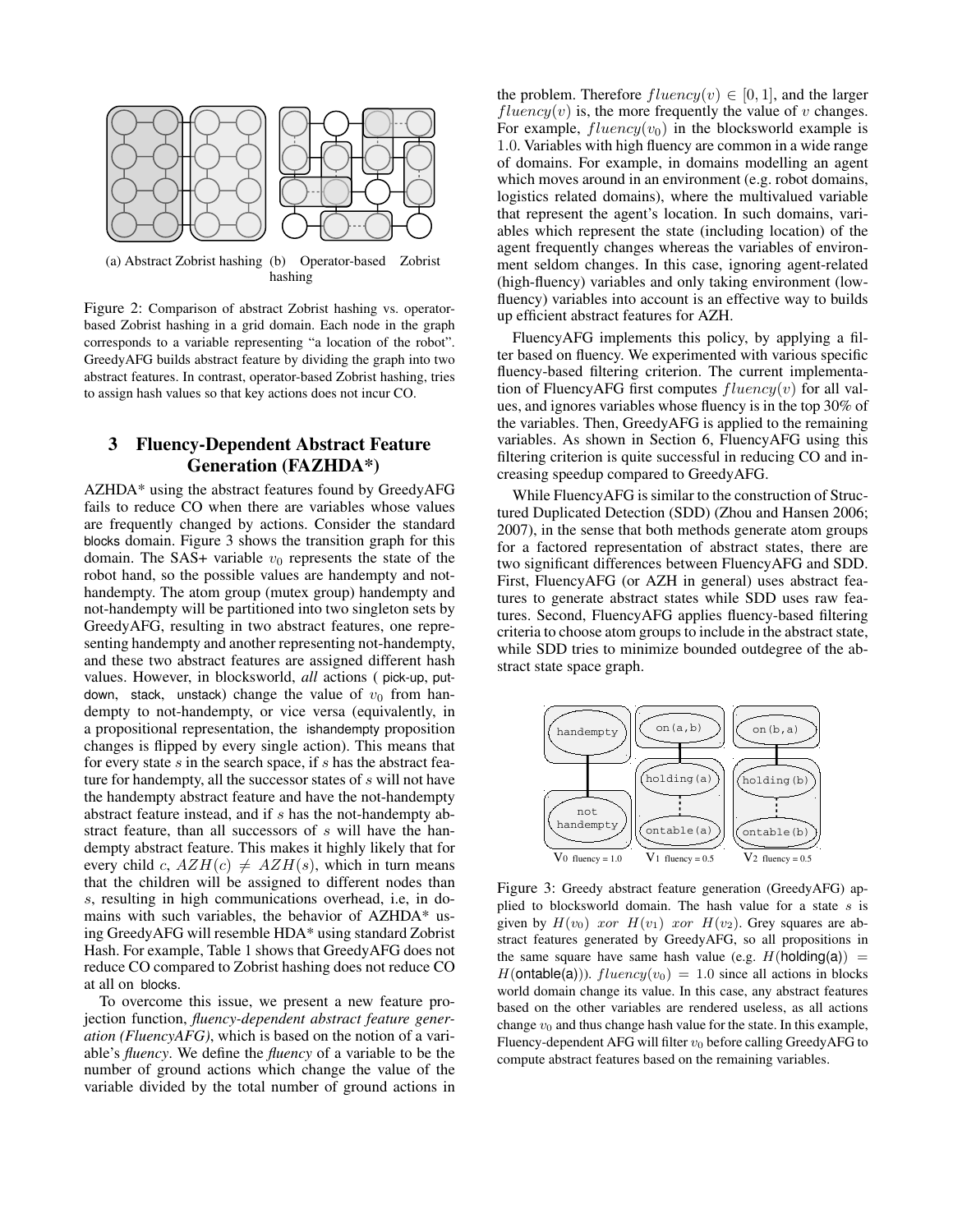## 4 Operator-Based Zobrist Hashing (OZHDA\*)

Although FluencyAFG significantly improves upon GreedyAFG by avoiding creating abstract features for some variables that high fluency as explained above, the basic idea behind FluencyAFG is to *avoid* creating harmful abstract features that induce large communications overheads. While successful, avoiding harmful abstract features does not address the problem of *creating* useful abstract features that minimize overhead. In AZHDA\*, communications overhead is minimized during search state generation when a generated state s is hashed to the same thread as its parent p, which requires that all features of s belong to the same abstract features as the corresponding features of  $p$ . If even one variable (feature) in  $n$  is projected to a different abstract feature than the corresponding feature in  $p$ , the hash value of  $p$  will almost certainly be different than that of  $n$ , and states with different hash values are likely to be assigned to different threads, resulting in search overhead.<sup>1</sup> A fundamental challenge with Abstract Zobrist hashing is the difficulty of evaluating the utility of an abstract feature. FluencyAFG sidesteps this issue by analyzing the raw feature and eliminating features that could lead bad abstract features.

In contrast, *Operator-based Zobrist hashing* (OZH) explicitly seeks to construct hash functions that minimize communications overhead. This is possible by focusing on actions rather than features, and directly generating Zobrist hash bitstrings in such a way that make it more likely that children of state s have the same hash value as s. Assume that all add effects and delete effects of action  $a$  are applied to state  $s$  in order to generate state  $s'$ . Then,

$$
H(s') = H(s) \text{ for } H(a)
$$
 (2)

where  $H(s)$ ,  $H(s')$  are Zobrist hash values of state s, s', and  $H(a)$  is a Zobrist hash value of action a, which is computed by xor'ing all hash values of propositions in its add and delete effects. For example, action putdown(b) in blocksworld has add effects {clear(b), handempty, ontable(b)} and delete effect {holding(b)}. Therefore  $H(a)$  $=$  H(clear(b)) xor H(handempty) xor H(ontable(b)) xor  $H(\text{holding}(\textbf{b}))$ . From equation 2, if  $H(a) = 0$  then  $H(s') = H(s)$ . By assigning hash values to propositions so that  $H(a) = 0$ , the successors of s will have the same hash value as  $s$  whenever action  $a$  is applied, so communications overhead is *never* incurred by applying action a.

Algorithm 1 shows OZH. Recall that Zobrist hashing uses an array of bitstrings,  $R$ , where  $R[p]$  is a random bit string for each proposition  $p$  (Equation 1). First, OZH initializes the array of bitstrings  $R$  with random values (if we stopped at this point and simply used  $R$ , this would be standard Zobrist hashing). For each action a, OZH tries to build a abstract feature by rewriting the values in the R so that  $H(a)$ 



Figure 4: Operator-based Zobrist hashing (OZH): The Zobrist hash value  $H(s')$  can be calculated by incrementally xor'ing the hash value of its parent state  $H(s)$  and the hash value of the action a. If  $H(a) = 0$ , then  $H(s) = H(s')$ , thus no communication overhead is incurred when executing action a. OZH seeks to set the bitstrings  $R[p]$  used in Equation 1 such that  $H(a) = 0$ .

becomes 0. Values are only revised if  $flag[p] = false$ , indicating that it has not yet been processed by OZH. If it succeeds in setting  $H(a) = 0$ , then set  $flag[p]$  for all its effect propositions so that the abstract feature would not be disrupted by later iterations.

The order in which Algorithm 1 iterates through the actions can influence the performance of OZH. Based on preliminary experiments to tune the action ordering, we attempt to process actions with fewer preconditions first, based on the assumption that edges representing actions with fewer preconditions appears more often in the search graph. Improved action orderings is a direction for future work.

| <b>Algorithm 1</b> Operator-based Zobrist hashing (OZH)       |
|---------------------------------------------------------------|
| let $P$ be the set of all propositions (features)             |
| $R[p]$ is initialized as a random bitstring $\forall p \in P$ |
| let $flags[p] \leftarrow false, \forall p \in P$              |
| for $a$ in Actions do                                         |
| $effects \leftarrow a.adds \cup a.deletes$                    |
| for $p$ in <i>effects</i> do                                  |
| <b>if</b> $flags[p] = false$ then                             |
| $h \leftarrow 0$                                              |
| <b>for</b> p' in effects $\setminus p$ <b>do</b>              |
| $h \leftarrow h \; x \text{or} \; R[p']$                      |
| end for                                                       |
| $R[p] \leftarrow h$                                           |
| for p in effects do                                           |
| $flags[p] \leftarrow true$                                    |
| end for                                                       |
| break                                                         |
| end if                                                        |
| end for                                                       |
| end for                                                       |

## 5 Dynamic AHDA\* (DAHDA\*)

This section presents an improvement to AHDA\* (Burns et al. 2010), which is based on the abstraction strategy originally used in PSDD (Zhou and Hansen 2007). In our exper-

<sup>&</sup>lt;sup>1</sup>In HDA\* the owner of a state is computed as *thread(s)* = *hashvalue(s)* mod *numthreads* , so it is possible that states with different hash values are assigned to the same thread. Also, while extremely unlikely, it is theoretically possible that  $s$  and  $p$  may have the same hash value even if they have different abstract features due to the randomized nature of Zobrist hashing.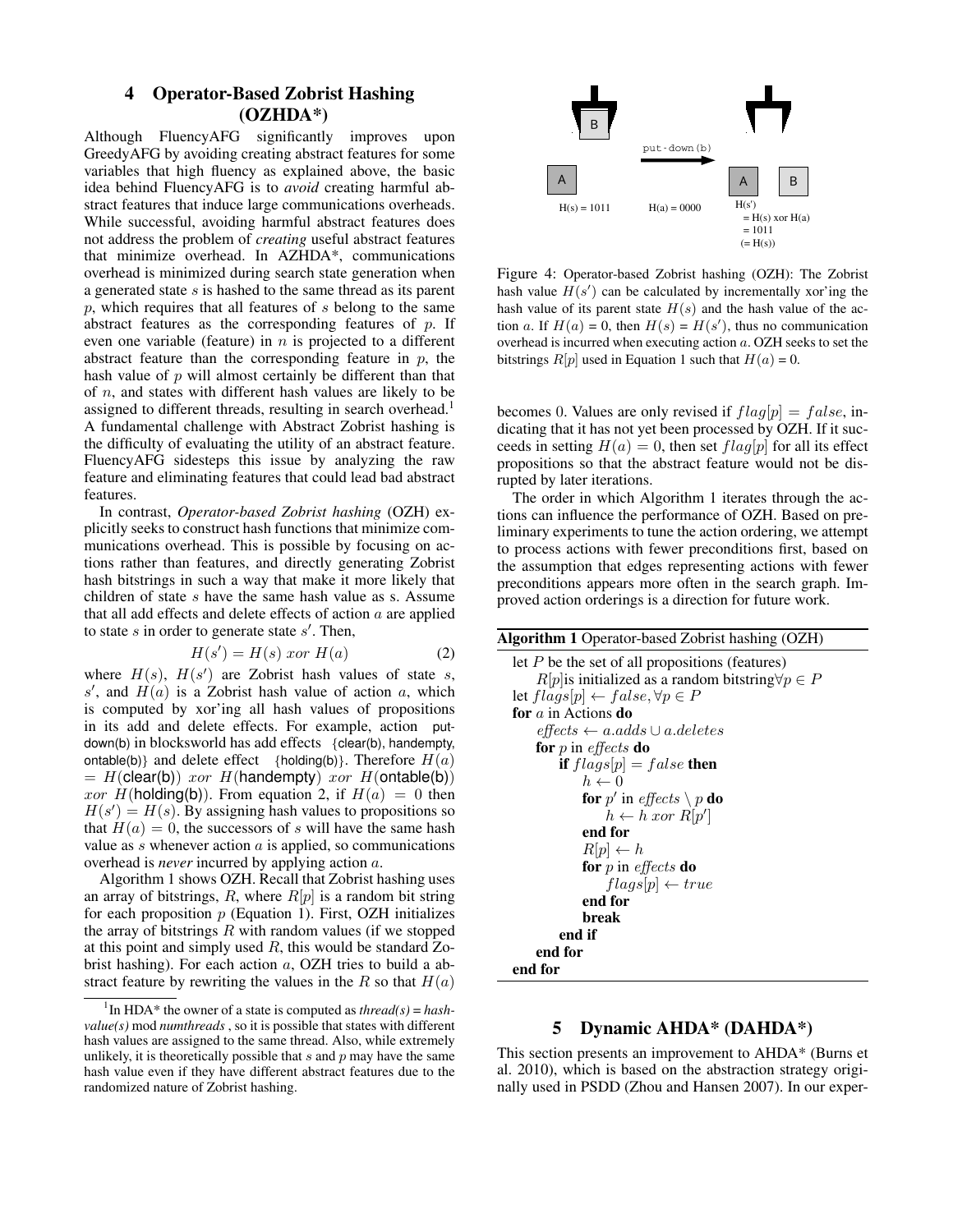iments, we used AHDA\* as one of the baselines for evaluating our new AZHDA\* strategies. The baseline implementation of AHDA\* is based on the greedy abstraction algorithm described in (Zhou and Hansen 2006), and selects a subset of atom groups. The greedy abstraction algorithm adds one atom group to the abstract graph at a time, choosing the atom group which minimizes the maximum out-degree of the abstract graph, until the graph size (# of nodes) reaches the threshold given by a parameter  $N_{max}$ . PSDD requires a  $N_{max}$  to be derived from the size of the available RAM. We found that AHDA\* with a static  $N_{max}$  threshold as in PSDD performed poorly for a benchmark set with varying difficulty because a fixed size abstract graph results in very poor load balance. While poor load balance can lead to low efficiency and poor performance, a bad choice for  $N_{max}$ can be catastrophic when the system has a relatively small amount of RAM per core, as poor load balance causes concentrated memory usage in the overloaded processors, resulting in early memory exhaustion (i.e., AHDA\* crashes because a thread/process which is allocated a large number of states exhausts its local heap). The AHDA\* results in Table 1 are for a 48-core cluster, 2GB/core, and uses  $N_{max} = 10000$  nodes (we tried  $10^2, 10^3, 10^4, 10^5, 10^6$ ) and chose 10000 because it performed best). Note that AHDA\* fails on Blocks10-2 and Gripper8 due to memory exhaustion issue caused by extremely poor load balance. In our preliminary experiment, all other values of  $N_{max}$  also result in failure on at least 1 problem). Although the total amount of RAM in current systems is growing, the amount of RAM per core has remained relatively small because the number of cores has also been increasing (and is expected to continue increasing). Thus, this is a significant issue with the straightforward implementation of AHDA\* which uses a static  $N_{max}$ .

To avoid this problem,  $N_{max}$  must be set dynamically according to the size of the state space for each instance. Thus, we implemented Dynamic AHDA\* (DAHDA\*), which dynamically set the size of the abstract graph according to the number of atom groups (the state space size is exponential in the # of atom groups). We set the threshold of the total number of features in the atom groups to be 30% of the total number of features in the problem instance (we tested 10%, 30%, 50%, and 70% and found that 30% performed best). Note that the threshold is relative to the number of features, not the state space size as in AHDA\*, which is exponential in the # features. Therefore, DAHDA\* tries to take into account of certain amount of features, whereas AHDA\*/base sometimes use only a fraction of features.

## 6 Experiments

We evaluated the performance of the following HDA\* variants on domain-independent planning.

- FAZHDA\*: AZHDA\* using Fluency-dependent abstract feature generation (Sec. 3)
- OZHDA\*: HDA\* with Operator-based Zobrist hashing (Sec. 4)
- DAHDA\*: HDA\* using abstraction based work distribution with dynamic threshold (Sec. 5)
- AHDA\*/base (Burns et al. 2010): HDA\* using abstraction based work distribution – baseline implementation with fixed  $N_{max}$  threshold of 10000 nodes (chosen because it was best among  $10^2, 10^3, 10^4, 10^5, 10^6$  nodes)
- GAZHDA\* (Jinnai and Fukunaga 2016): AZHDA\* using greedy abstract feature generation (see Sec. 2.6)
- ZHDA\*: HDA\* using Zobrist hashing (Kishimoto, Fukunaga, and Botea  $2013$ <sup>2</sup>

We implemented these HDA\* variants on Fast Downward (Helmert 2006) (version of February, 2014) using merge&shrink (LFPA) heuristics (Helmert, Haslum, and Hoffmann 2007) with the abstraction size set to 1000. We used the merge&shrink heuristic because of its fast node generation rate, which makes efficient parallelization challenging. As benchmark problems, we use classical planning instances from past IPC benchmarks. We selected the hardest instances which were solvable by A\* with RAM on a single processor. We implemented inter-process communication using asynchronous buffering communication (MPI Bsend and MPI Iprobe) on MPICH 3 (Gropp et al. 1996). Our code uses Jemalloc memory allocator (Evans 2006). We ran experiments on a cluster with total 48 cores.

We ran our experiments on a cluster of 6 nodes, where each node has 8 core Intel Xeon E5410 2.33 GHz with 6144 KBshared L2 cache and 16 GB memory. Nodes are interconnected with 1000 Mbps Ethernet. For a cluster, we packed 100 states to reduce the number of messages (Romein et al. 1999). We ran 10 trials for each configuration.

Table 1 shows the speedups (time for 1 processes / time for 48 processes), communications overhead (CO), and search overhead (SO). We included the time for initializing abstract features (FluencyAFG, GreedyAFG), operatorbased bitstring tables (OZHDA\*), and state abstraction (DAHDA\*, AHDA\*), but none of these initializations took more than 1 second on any of the runs.

We excluded the time for initializing the abstraction table for the merge&shrink heuristic. Overall, we observed:

- FAZHDA\* achieved the highest overall speedup.
- OZHDA\* outperformed FAZHDA\* in some instances where FluencyAFG fails to find feature abstractions that achieve low communications overhead.
- Both of the new ZHDA\* variants (FAZHDA\* and OZHDA\*) significantly outperformed the baseline strategies.

 $^{2}$ Although Kishimoto et al (2013) include results for an MPIbased implementation HDA\* using the merge-and-shrink heuristic on a "commodity cluster" with a very similar CPU, the results are not directly comparable due to several factors. First their "commodity cluster" used 2x1Gbit bonded Ethernet whereas our cluster uses 1x1Gbit Ethernet, which means that communication costs are significantly higher on our cluster. Second, their code was based on a substantially older version of Fast Downward (from 2009) Third, they used an older version MPICH. Finally, our implementations are completely independent so there are likely other implementation differences. For example, our ZHDA\* implementation solves the Trucks5 instance in 51 seconds on 8 cores, while Kishimoto et al's implementation of ZHDA\* on 8 processes on the Xeon L5410 solved Trucks5 in 91 seconds (p. 228, Table 2).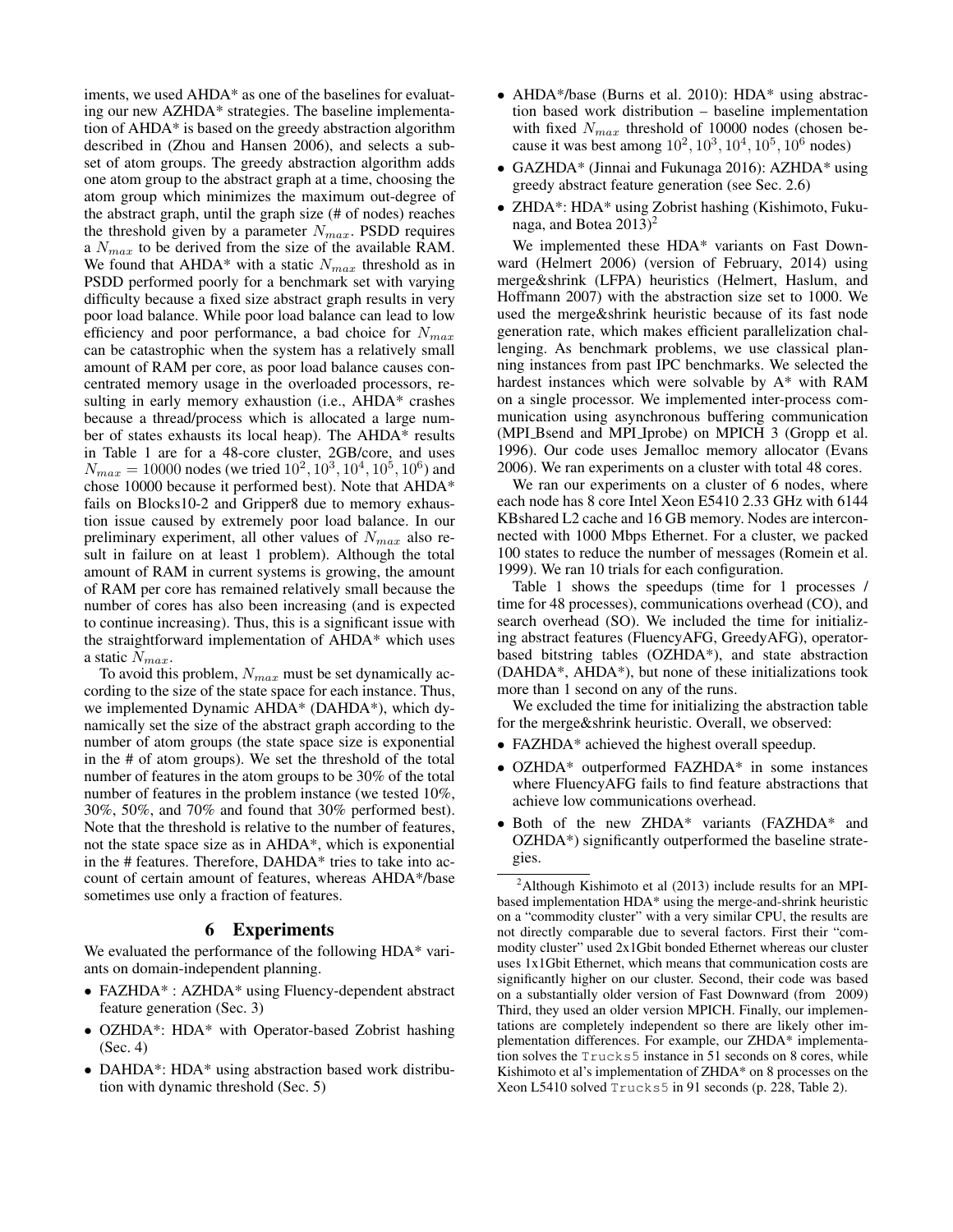• DAHDA\* had the lowest CO among HDA\* variants, but it had significantly higher search overhead than the other HDA\* variants. DAHDA\* significantly outperformed AHDA\*/base (AHDA\*/base failed on Blocks-10- 2 and Gripper8 because poor load balance results in an excessive concentration of states being sent to some process, which resulted in memory exhaustion).

The effect of the number of cores on speedup Figure 5 shows the speedup of the algorithms as the number of cores increased from 8 to 48. FAZHDA\* outperformed consistently outperformed the other methods. The performance gap between the better methods (FAZHDA\*, OZHDA\*, DAHDA<sup>\*</sup>) and the baseline ZHDA<sup>\*</sup> increases with the number of the cores. This is because as the number of cores increases, communications overheads increases with the number of cores, and our new work distribution methods successfully mitigates communications overhead.

The relationship between CO, SO, and speedup Figure 6a shows the relationship between communications overhead and speedup, and Figure 6b shows the relationship between search overhead and speedup. The results indicate negative correlation between communications overhead and speedup, and a strongly negative correlation between search overhead and speedup. There was no clear correlation between communications and search overheads.

Figure 7a and 7b shows the relationship between CO, SO, and speedup on a single multicore machine (Intel Xeon E5- 2650 2.60 GHz) using 8 cores. Note that although there is no network communication within a single multicore machine, transferring a search state to another MPI process incurs overhead (e.g. manipulating message buffers), and Figure 7a shows the negative correlation between CO and speedup.

## 7 Conclusions and Future Work

We investigated new methods for automatically generating work distribution functions for parallel best-first search, and evaluated them on domain-independent classical planning. Our main contributions are: (1) Feature-dependent abstract feature generation, a new abstract feature generation method for abstract Zobrist hashing that avoids harmful feature projection functions by filtering candidates based on the notion of feature fluency. This significantly improves upon the greedy abstract feature generation method proposed in (Jinnai and Fukunaga 2016) as well as all other baseline methods. (2) Operator-based Zobrist hashing, a new method for generating Zobrist hash bitstrings that ensure that successors generated using selected actions are hashed to the same processor as their parent. (3) DAHDA\*, an improvement to AHDA\* (Burns et al. 2010) which uses a new, dynamic criterion for determining the abstract graph size according to the number of atom groups in the problem. (4) this is the first evaluation of AZHDA\* on a cluster.

While fluency-dependent abstract feature generation resulted in the best performance overall, Operator-based Zobrist hashing, as well as DAHDA\* perform well on some domains, so there is no clear, dominant work distribution strategy. Automatic selection among these methods based on

a structural analysis of the problem is an interesting avenue for future work. AZHDA\* and OZHDA\* are orthogonal approaches, since AZHDA\* seeks to cause state that share abstract features to be assigned the same hash value, while OZHDA\* seeks to force successor states of some actions to be assigned to the same processor as the parent. Combining these approaches is a promising direction for future work.



Figure 5: Speedup of HDA\* variants (average over all instances in Table 1. Results are for 1 node (8 cores), 2 nodes (16 cores), 4 nodes (32 cores) and 6 nodes (48 cores).



Figure 6: Relationship between Communications Overhead (CO), Search Overhead (SO), and Speedup (on 48 cores). Each letter represents the results of a single method on a problem instance. F: Fluency-dependent abstract feature generation (FAZHDA\*), O: Operator-based Zobrist hashing (OZHDA\*), G: Greedy abstract feature generation (GAZHDA\*), D: Dynamic AHDA\* (DAHDA\*), Z: ZHDA\*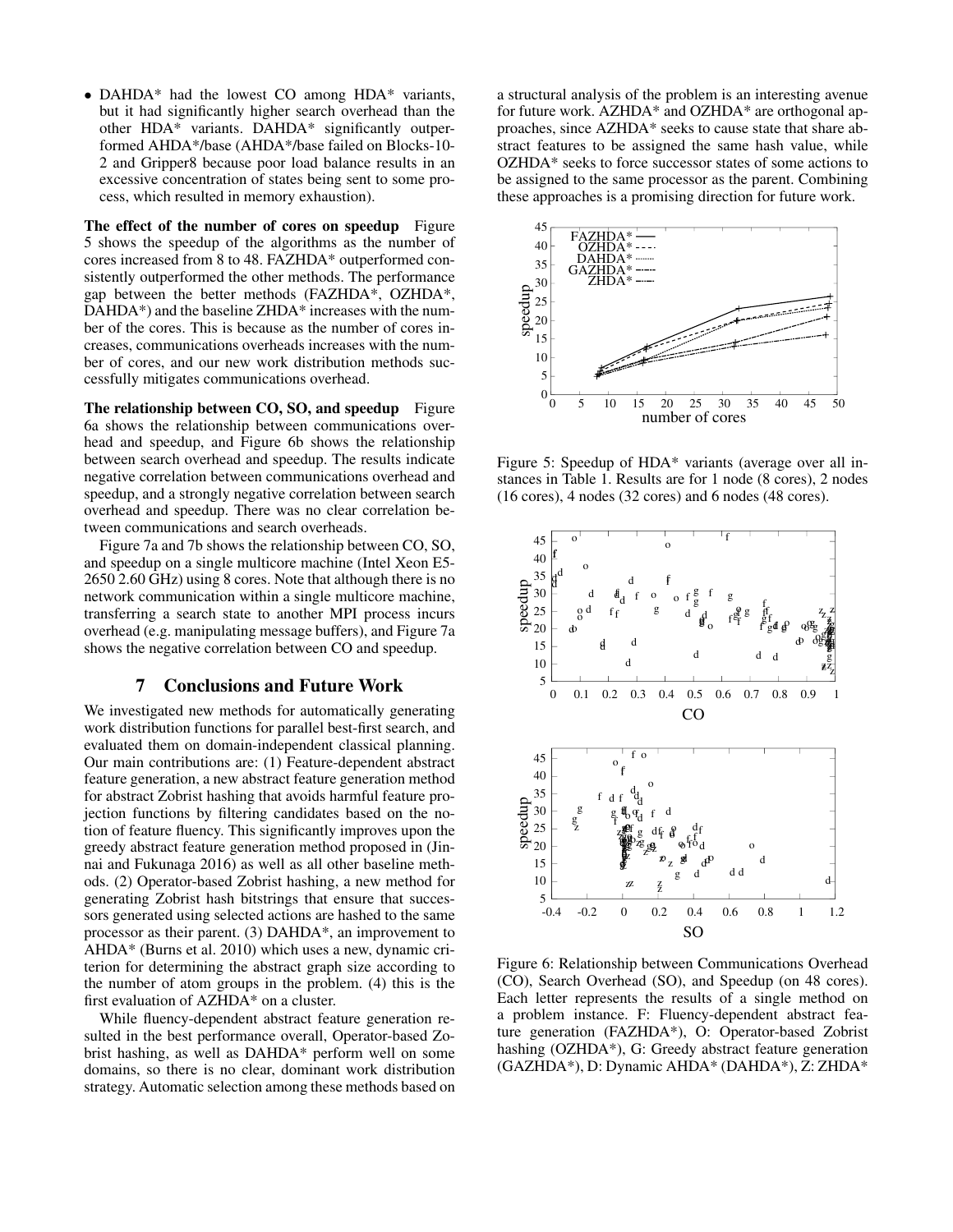Table 1: Performance of HDA\* with different work distribution strategies on a 48-core (6-node) cluster. Values shown are mean of 10 runs (with standard error in parentheses). speedup: Speedup of wall time compared to A\*. CO: communication overhead. SO: search overhead. The average speedups are weighted by the A\* runtimes (because speedups on harder problems problems are more important than speedups on easier problems). The "expanded" column for A\* is the number of nodes expanded by A\*. The "applied" column for OZH is the fraction of actions for which OZH modified the Zobrist bitstring so that the successors generated using the action are assigned to the same process as the parent. The  $G_{abst}$  column for DAHDA\* is the abstraction size limit determined by DAHDA\* based on the number of atom groups in the problem.

| Instance                                |                            |                          | $A^*$                    |                       | FAZHDA*                    |                                |                          |                            | OZHDA*                   |                                |                            |                           |                             |
|-----------------------------------------|----------------------------|--------------------------|--------------------------|-----------------------|----------------------------|--------------------------------|--------------------------|----------------------------|--------------------------|--------------------------------|----------------------------|---------------------------|-----------------------------|
|                                         |                            | time                     | expanded                 |                       | speedup                    | CO                             |                          | <sub>SO</sub>              | speedup                  |                                | CO                         | <sub>SO</sub>             | applied                     |
| $Blocks10-0$                            |                            | 519.42                   | 51781104                 |                       | 25.00(0.61)                | 0.76(0.00)                     |                          | 0.05(0.03)                 | 20.81(0.00)              | 0.89(0.02)                     |                            | 0.33(0.00)                | 0.49                        |
| Blocks10-1                              |                            | 445.62                   | 43176318                 |                       | 27.19(0.71)                | 0.75(0.00)                     |                          | $-0.04(0.03)$              | 20.35(0.00)              | 0.90(0.01)                     |                            | 0.34(0.00)                | 0.49                        |
| Blocks10-2                              |                            | 228.16                   | 21609943                 |                       | 20.56(1.43)                | 0.74(0.00)                     |                          | 0.38(0.12)                 | 16.88(0.00)              | 0.88(0.02)                     |                            | 0.50(0.00)                | 0.49                        |
| Elevators08-5                           |                            | 182.28                   | 9654685                  |                       | 21.96(0.28)                | 0.66(0.00)                     |                          | 0.37(0.02)                 | 20.21(0.49)              | 0.08(0.00)                     |                            | 0.73(0.02)                | 0.16                        |
| Elevators08-6                           |                            | 507.98                   | 18632725                 |                       | 46.10(2.00)                | 0.62(0.00)                     |                          | 0.06(0.04)                 | 44.04(0.68)              | 0.41(0.00)                     |                            | $-0.04(0.01)$             | 0.12                        |
| Gripper8                                |                            | 483.87                   | 50068804                 |                       | 29.17(0.10)                | 0.48(0.00)                     |                          | 0.17(0.00)                 | 20.48(0.10)              | 0.82(0.00)                     |                            | 0.17(0.00)                | 0.50                        |
|                                         |                            | 136.06                   | 10881373                 |                       | 22.64(0.78)                | 0.63(0.00)                     |                          | 0.41(0.02)                 | 37.91(0.97)              | 0.12(0.00)                     |                            | 0.16(0.01)                | 0.39                        |
| Logistics00-7-0                         |                            |                          |                          |                       |                            |                                |                          |                            |                          |                                |                            |                           |                             |
| Logistics00-8-0                         |                            | 196.78                   | 14716135                 |                       | 24.63(0.72)                | 0.66(0.00)                     |                          | 0.44(0.03)                 | 45.97(1.79)              | 0.08(0.00)                     |                            | 0.12(0.01)                | 0.41                        |
| Miconic-10-0                            |                            | 269.79                   | 17488571                 |                       | 41.58(0.30)                | 0.01(0.00)                     |                          | $-0.00(0.01)$              | 21.99(0.18)              | 0.53(0.00)                     |                            | 0.06(0.00)                | 0.10                        |
| Miconic-10-1                            |                            | 276.13                   | 17882561                 |                       | 41.16(0.31)                | 0.01(0.00)                     | 0.00(0.00)               |                            | 22.80(0.30)              | 0.53(0.00)                     |                            | 0.04(0.01)                | 0.10                        |
| Nomprime5                               |                            | 290.17                   | 3982810                  |                       | 20.83(0.15)                | 0.79(0.00)                     |                          | 0.01(0.00)                 | 17.85(0.21)              | 0.94(0.00)                     |                            | 0.01(0.00)                | 0.06                        |
| Openstacks11-11                         |                            | 181.11                   | 11995225                 |                       | 34.17(0.35)                | 0.41(0.00)                     |                          | $-0.13(0.00)$              | 23.33(0.35)              | 0.10(0.00)                     |                            | 0.28(0.00)                | 0.09                        |
| Openstacks11-13                         |                            | 134.78                   | 8193065                  |                       | 33.59(0.44)                | 0.41(0.00)                     |                          | $-0.01(0.07)$              | 25.20(0.35)              | 0.10(0.00)                     |                            | 0.29(0.00)                | 0.09                        |
| Parcprinter11-7                         |                            | 184.27                   | 8639813                  |                       | 24.94(0.22)                | 0.21(0.00)                     |                          | 0.02(0.00)                 | 28.75(0.62)              | 0.44(0.00)                     |                            | 0.03(0.00)                | 0.54                        |
| PipesNoTank10                           |                            | 147.79                   | 3026313                  |                       | 15.89(0.13)                | 0.97(0.00)                     |                          | 0.01(0.00)                 | 18.03(0.43)              | 0.98(0.00)                     |                            | 0.01(0.00)                | 0.10                        |
| PsrSmall49                              |                            | 374.90                   | 32622577                 |                       | 30.21(0.10)                | 0.23(0.00)                     |                          | 0.01(0.00)                 | 20.97(0.67)              | 0.56(0.00)                     |                            | 0.41(0.03)                | 0.27                        |
|                                         |                            | 173.31                   | 9328498                  |                       | 29.23(0.75)                | 0.30(0.00)                     |                          | 0.08(0.00)                 | 25.79(0.92)              | 0.66(0.00)                     |                            | 0.03(0.01)                | 0.05                        |
| Scanalyzer08-6                          |                            |                          |                          |                       |                            |                                |                          |                            |                          |                                |                            |                           | 0.39                        |
| Sokoban08-15                            |                            | 176.69                   | 21598353                 |                       | 23.05(0.71)                | 0.77(0.00)                     |                          | 0.22(0.00)                 | 16.71(0.71)              | 0.93(0.00)                     |                            | 0.23(0.00)                |                             |
| Trucks5                                 |                            | 208.22                   | 10158856                 |                       | 24.24(0.08)                | 0.23(0.00)                     |                          | 0.21(0.01)                 | 29.84(1.00)              | 0.36(0.00)                     |                            | 0.07(0.02)                | 0.03                        |
| Woodwork11-3                            |                            | 136.33                   | 3110344                  |                       | 30.17(0.22)                | 0.56(0.00)                     |                          | 0.00(0.00)                 | 21.82(0.16)              | 0.91(0.00)                     |                            | 0.00(0.00)                | 0.11                        |
| Woodwork11-4                            |                            | 355.18                   | 11999093                 |                       | 24.53(0.35)                | 0.75(0.00)                     |                          | 0.01(0.01)                 | 21.69(0.12)              | 0.83(0.00)                     |                            | 0.01(0.00)                | 0.12                        |
| Average                                 |                            | 279.29                   | 18999384                 |                       | 28.14(0.45)                | 0.52(0.00)                     |                          | 0.11(0.02)                 | 24.83(0.41)              | 0.57(0.00)                     |                            | 0.18(0.01)                | 0.68                        |
| Total wall time [sec]                   |                            | 5907.90                  | 381758487                |                       | Time [sec]                 | 204.89(5.59)                   |                          |                            | Time [sec]               |                                | 245.55(5.84)               |                           |                             |
| <b>Instance</b>                         |                            | DAHDA*                   |                          |                       |                            | AHDA*/base                     |                          | GAZHDA*                    |                          |                                |                            | $ZHDA*$                   |                             |
| $Blocks10-0$                            | speedup<br>33.69(7.67)     | CO<br>0.28(0.00)         | SO<br>$-0.06(0.16)$      | $ G_{abst} $<br>14641 | speedup<br>18.28(0.25)     | CO<br>0.39(0.00)               | SO<br>0.06(0.01)         | speedup<br>20.00(0.68)     | CO<br>0.99(0.00)         | SO<br>0.15(0.03)               | speedup<br>21.10(1.16)     | $_{\rm CO}$<br>0.98(0.00) | SO<br>0.09(0.06)            |
| Blocks10-1                              | 16.18(0.31)                | 0.29(0.00)               | 0.79(0.00)               | 14641                 | 10.52(0.11)                | 0.41(0.00)                     | 0.75(0.02)               | 21.22(0.79)                | 0.99(0.00)               | 0.11(0.04)                     | 22.92(0.65)                | 0.98(0.00)                | $-0.01(0.03)$               |
| Blocks10-2                              | 10.28(0.27)                | 0.27(0.00)               | 1.16(0.04)               | 14641                 |                            | memory exhausted               |                          | 16.64(0.23)                | 0.99(0.00)               | 0.34(0.02)                     | 16.46(0.18)                | 0.97(0.00)                | 0.35(0.02)                  |
| Elevators08-5                           | 12.02(0.67)                | 0.79(0.00)               | 0.42(0.05)               | 1500                  | 10.67(0.30)                | 0.88(0.00)                     | 0.34(0.02)               | 24.13(1.96)                | 0.65(0.00)               | 0.10(0.09)                     | 22.17(0.25)                | 0.98(0.00)                | 0.01(0.01)                  |
| Elevators08-6                           | 16.47(0.50)<br>24.26(0.95) | 0.87(0.00)<br>0.48(0.00) | 0.35(0.03)<br>0.18(0.00) | 73125<br>39366        | 10.66(0.16)                | 0.87(0.00)<br>memory exhausted | 0.48(0.01)               | 29.61(0.54)<br>20.53(0.07) | 0.63(0.00)               | $-0.05(0.01)$<br>0.17(0.00)    | 24.05(0.77)<br>19.28(0.09) | 0.96(0.00)<br>0.98(0.00)  | $-0.02(0.02)$<br>0.18(0.00) |
| Gripper <sub>8</sub><br>Logistics00-7-0 | 23.87(0.75)                | 0.54(0.00)               | 0.28(0.01)               | 2400                  | 10.14(1.02)                | 0.62(0.00)                     | 0.35(0.05)               | 21.70(0.30)                | 0.82(0.00)<br>0.92(0.00) | 0.01(0.01)                     | 18.53(1.66)                | 0.98(0.00)                | 0.13(0.07)                  |
| Logistics00-8-0                         | 12.65(0.82)                | 0.51(0.00)               | 0.67(0.07)               | 2400                  | 13.59(0.28)                | 0.58(0.00)                     | 0.34(0.01)               | 20.56(0.22)                | 0.93(0.00)               | 0.03(0.01)                     | 16.61(2.06)                | 0.98(0.00)                | 0.22(0.11)                  |
| Miconic-10-0                            | 32.83(0.11)                | 0.01(0.00)               | 0.10(0.00)               | 1024                  | 23.33(0.10)                | 0.01(0.00)                     | 0.13(0.00)               | 22.35(0.48)                | 0.53(0.00)               | 0.04(0.01)                     | 9.25(0.66)                 | 0.96(0.00)                | 0.03(0.01)                  |
| Miconic-10-1                            | 34.43(0.10)                | 0.01(0.00)               | 0.08(0.00)               | 1024                  | 22.64(0.24)                | 0.01(0.00)                     | 0.14(0.01)               | 22.15(0.38)                | 0.53(0.00)               | 0.04(0.01)                     | 9.58(0.63)                 | 0.96(0.00)                | 0.05(0.01)                  |
| Nomprime5                               | 20.91(0.29)                | 0.79(0.00)               | 0.00(0.00)               | 4194304               | 20.12(0.25)<br>12.34(0.00) | 0.43(0.00)                     | 0.28(0.00)<br>0.59(0.00) | 16.70(0.12)                | 0.95(0.00)               | 0.01(0.00)                     | 16.17(0.21)                | 0.98(0.00)                | 0.01(0.00)                  |
| Openstacks11-11<br>Openstacks11-13      | 16.01(0.00)<br>15.11(0.16) | 0.18(0.00)<br>0.18(0.00) | 0.48(0.00)<br>0.46(0.01) | 262144<br>1048576     | 15.74(0.25)                | 0.24(0.00)<br>0.10(0.00)       | 0.24(0.01)               | 27.84(0.42)<br>30.95(0.87) | 0.51(0.00)<br>0.51(0.00) | $-0.27(0.00)$<br>$-0.24(0.01)$ | 25.55(1.09)<br>15.26(3.50) | 0.99(0.00)<br>0.98(0.00)  | $-0.26(0.00)$<br>0.27(0.21) |
| Parcprinter11-7                         | 29.92(0.37)                | 0.14(0.00)               | 0.01(0.00)               | 32768                 | 4.62(0.01)                 | 0.04(0.00)                     | 0.15(0.00)               | 22.94(0.68)                | 0.75(0.00)               | 0.01(0.00)                     | 17.20(0.31)                | 0.98(0.00)                | 0.03(0.00)                  |
| PipesNoTank10                           | 15.24(0.06)                | 0.99(0.00)               | 0.00(0.00)               | 32768                 | 18.51(0.21)                | 0.43(0.00)                     | 0.15(0.00)               | 15.01(0.16)                | 0.98(0.00)               | 0.00(0.00)                     | 14.55(0.10)                | 0.98(0.00)                | 0.01(0.00)                  |
| PsrSmall49                              | 25.54(0.18)                | 0.13(0.00)               | 0.41(0.01)               | 65536                 | 19.65(0.11)                | 0.12(0.00)                     | 0.34(0.00)               | 25.13(0.30)                | 0.69(0.00)               | 0.01(0.00)                     | 25.28(0.21)                | 0.99(0.00)                | 0.01(0.00)                  |
| Scanalyzer08-6                          | 36.04(0.17)                | 0.03(0.00)               | 0.06(0.00)               | 16384                 | 15.83(0.69)                | 0.26(0.00)                     | 0.16(0.01)               | 20.36(0.94)                | 0.77(0.00)               | 0.04(0.01)                     | 19.70(0.18)                | 0.98(0.00)                | 0.01(0.00)                  |
| Sokoban08-15                            | 12.51(0.35)                | 0.73(0.00)               | 0.62(0.00)               | 2097152               | 1.03(0.01)                 | 0.36(0.00)                     | 0.55(0.00)               | 12.16(0.71)                | 0.98(0.00)               | 0.31(0.00)                     | 9.64(0.35)                 | 0.98(0.00)                | 0.21(0.00)                  |
| Trucks5<br>Woodwork11-3                 | 19.97(0.38)<br>29.84(0.28) | 0.07(0.00)<br>0.23(0.00) | 0.45(0.01)<br>0.26(0.00) | 3328<br>1327104       | 14.55(0.04)<br>25.10(0.13) | 0.14(0.00)<br>0.16(0.00)       | 0.38(0.00)<br>0.42(0.00) | 25.78(0.14)<br>20.19(0.12) | 0.37(0.00)<br>0.98(0.00) | 0.03(0.00)<br>0.01(0.00)       | 7.86(1.10)<br>19.65(0.21)  | 0.99(0.00)<br>0.97(0.00)  | 0.21(0.05)<br>0.01(0.00)    |
| Woodwork11-4                            | 28.15(0.57)                | 0.25(0.00)               | 0.10(0.01)               | 294912                | 18.42(0.45)                | 0.19(0.00)                     | 0.30(0.00)               | 18.53(0.12)                | 0.96(0.00)               | 0.01(0.00)                     | 19.22(0.14)                | 0.99(0.00)                | 0.01(0.00)                  |
| Average                                 | 22.19(0.65)                | 0.37(0.00)               | 0.33(0.02)               |                       | N/A                        | N/A                            | N/A                      | 21.64(0.48)                | 0.78(0.00)               | 0.04(0.01)                     | 17.62(0.93)                | 0.98(0.00)                | 0.07(0.03)                  |
| Total time [sec]                        | Time [sec]                 |                          | 279.79(10.54)            |                       | Time [sec]                 |                                | N/A                      | Time [sec]                 |                          | 267.41(7.79)                   | Time [sec]                 |                           | 338.14(18.66)               |